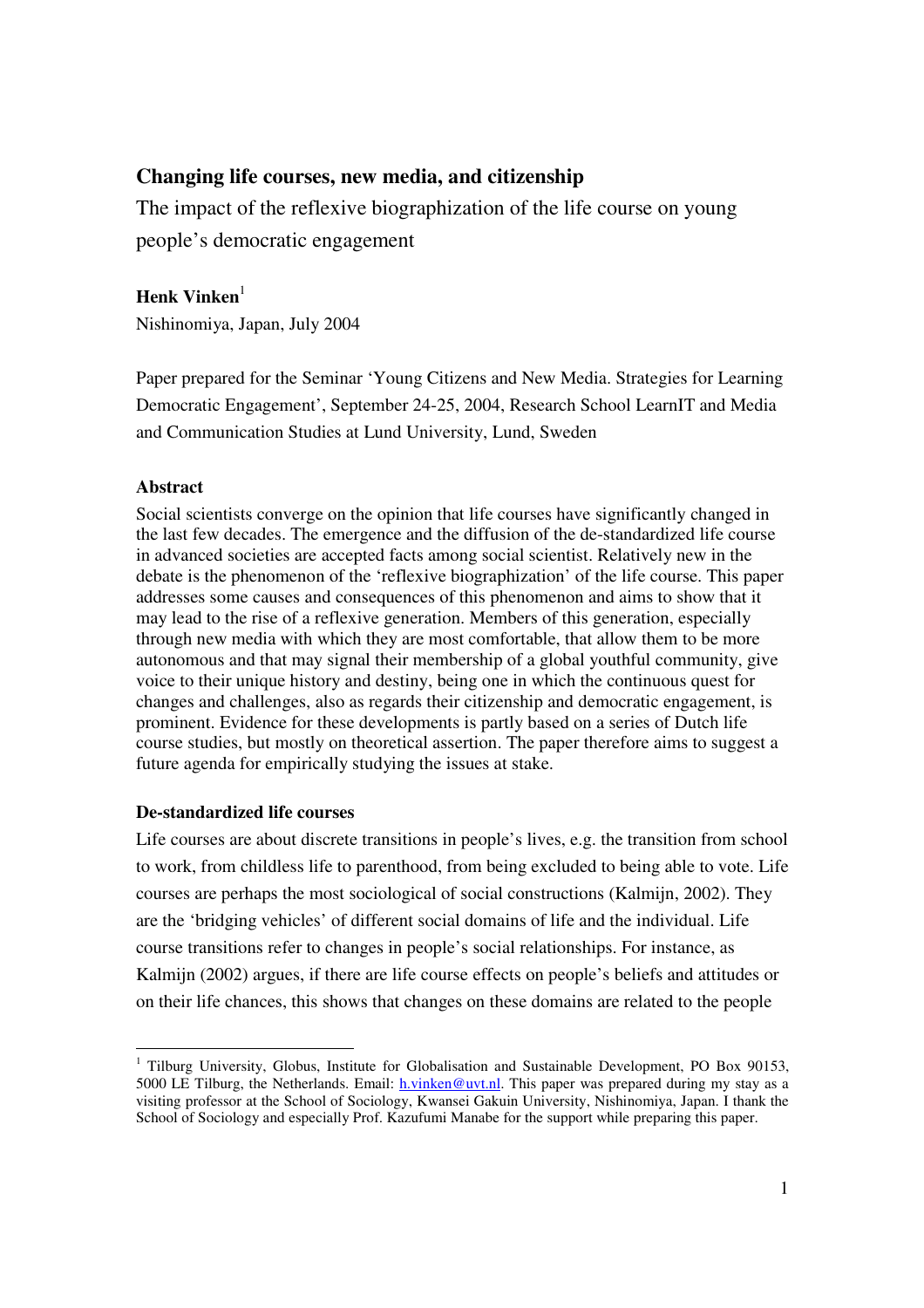with which they interact, in other words, to the social relationships, either strong or weak, they have. It all centers around the basic idea of how people are influenced by others. The most prominent issue in life course sociology is the balance between structure and agency or between different level contexts (institutional pathways and social aggregates) on the one hand and action on the other hand (Elder, 1998; Furlong & Cartmel, 1997).<sup>2</sup> Life course studies are likely to stress the pre-structured world in which people function. That is, the world of life course regimes (or cultural scripts, norms and rules on what an ideal life course model is, as well as the number, nature, and timing of transitions), of abstract institutions and concrete organizations that 'write' these scripts (such as the educational framework and the concrete school), of social categorizations (gender, age, education, social status, etc.) that determine the options open to people in the life course, of 'endogenous structuring' being the previous steps in the life course that impact which the possible next ones one can take (the so-called path-dependencies in the life course), and also interpersonal ties that show how life course of one individual depends on the life course of others, especially those who are close to the individual (see also Diepstraten, forthcoming). There is a less well-developed eye in these studies for the extent to which individuals shape their life course and in doing so in turn impact the structures or change – however minor this change may be – the pre-structured world in which they function.

Life course regimes, as Mayer (2001, 2004) puts it, have changed fundamentally. During the late industrial or 'Fordist-welfare state phase' (from 1955 to around 1973), that life courses became standardized, with a male breadwinner, with a nuclear family and early marriage, with standardized transitions, with also distinct life phases of schooling, (stable contract) employment and retirement, with covered risks (sickness, disability, old age), with a linear increase in wages and savings over the life course, and with, from a subjective point of view, a life course orientation directed at progression and accumulation and at conformity to a (gendered) division of roles both in the public and private sphere. Identities in this ideal type life course regime description were stable and well-defined or, perhaps better, one-dimensional, e.g. either private or public. In the postindustrial or post-Fordist life course regime we witness increasing differentiation and heterogeneity as transitions are delayed, prolonged and increased in age variance. Interruptions in education and work are normal, are even part of the institutional framework in which periods of on-the-job learning, other types of a time-out (to give care at home or in the wider family or 'to travel the world'), and temporary job contracts are regulated. Work itself is not stable, not in terms of lifelong commitments to one type of

<sup>&</sup>lt;sup>2</sup> See also Emirbayer & Mische, 1998, for an overview of sociological theories of agency and the balance with structure.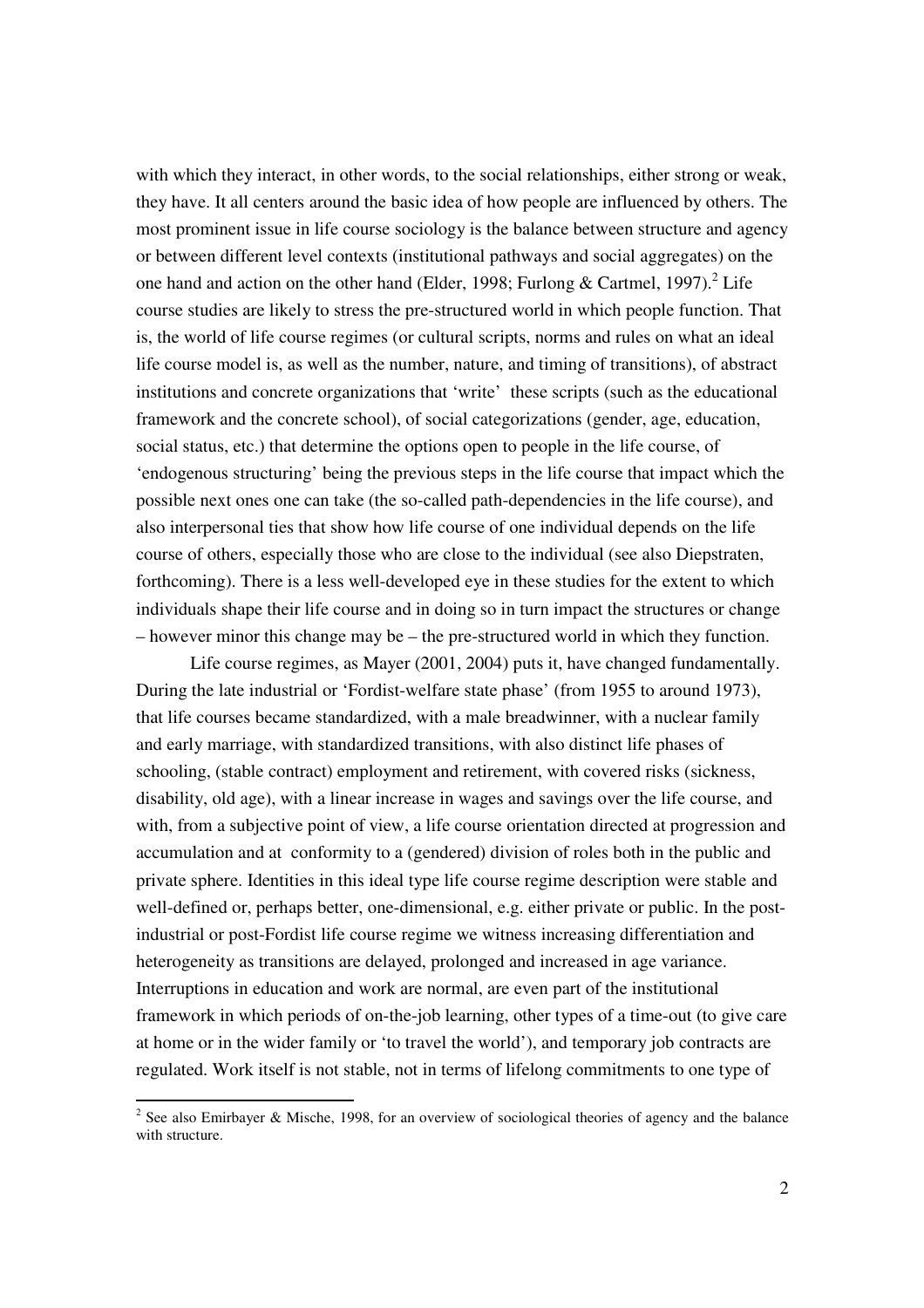job or employer and not in terms of guaranteed cumulative progressive growth, we found in a study within the Dutch context (Ester & Vinken, 2000, 2001). Collective social provisions including the pension entitlements at a certain age are under threat. The lateindustrial clear-cut gender roles are, at least at the cultural level, contested. It is regarded a normal if not compulsory choice for women to work lifelong. Diverting from this working woman ideal (and 'just' playing the housewife) is a choice that is hard to uphold, combining an occupation with a family life in reality is even harder as the gender roles in contemporary families and in government policies (only reluctantly investing in daycare facilities in some societies for instance) is far from modern. Finally, we also found that with the rise of ICT and the 24 hour society distinctions between work and non-work time are blurred, of course influencing the very idea of a transition from non-working live to working life and to again non-working life (Ester & Vinken, 2000, 2001; Vinken & Ester, 2001).

Opinions among life course sociologists converge, with most of these sociologists agreeing with the idea that during the last three decades life courses in late-modern societies have de-standardized (e.g., Fuchs, 1983; Held, 1986; Kohli, 1985; Mayer, 2000, 2001, 2004; Heinz & Marshall, 2003). Especially the traditional three-phased life course model of first a period of preparation and education, then a time of work and family life, and then, finally, years of rest and disassociation from society is believed to have lost ground in these societies. Life courses have changed. In terms of timing it is clear that some people postpone many transitions (e.g., having children) while they experience certain transitions earlier and earlier (e.g., having intimate relationships). The sequential order of transitions is changing as well, so it seems, for instance when we see people starting a full-time study after having retired, having children before being married, or having a 'real' job before having finished full education. Moreover, transitions seem to have become 'reversible': choices people have made are revoked and replaced by other choices: e.g. after a short career, some 'realize' that becoming a student (again) might be more rewarding. Combined, the result is that contemporary people experience transitions at different moments in time and thus that at any given moment in time more people of similar ages are in very different life phases.<sup>3</sup>

This paper aims to build on the sociological ideas of the de-standardization of the life course, focus at some recent developments, especially as regards the concept of

 $3$  Some label the process of diverting from the linear and accumulative logic of life course transitions – stacking experiences as a necessary condition to be able to make and process new experiences in the life course – as the 'yoyo-ization' of the life course (Pais, 1995, Walther & Stauber, 2002) in which one combines and exchanges roles at a specific moment that once belonged uniquely to one or the other life course phase.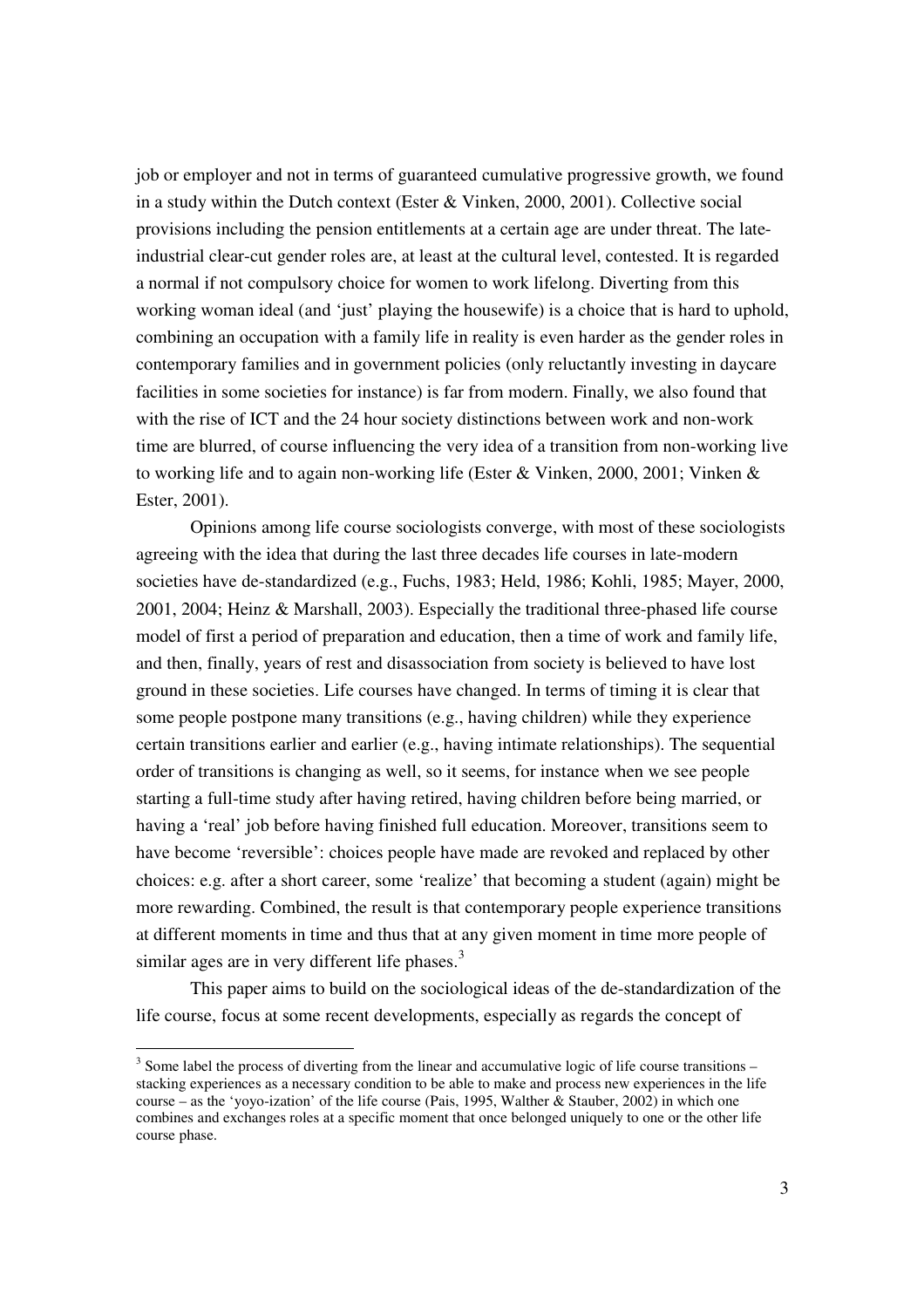reflexive biographization of the life course, and will address the key consequences of these developments for young people's ideas on citizenship and for their democratic engagement. Generation formation and new media, as will be discussed below, are crucial in the process. This paper hopes to lay out some elements that may help to draw up a future research agenda particularly for empirical studies into democratic engagement of young people that take into account that young people today life in another world, a world in which life courses are de-standardized and biographized and a world therefore that demands engagement in a wide variety of life domains using new tools and new platforms.

#### **Reflexive biographization**

One of the leading figures in youth sociology in Germany, Jürgen Zinnecker (2000, 2002), argues that the formal pedagogic environment of young people is irrelevant for young people in their process of growing adult. Young people are productive realityaddressing subjects in their own right and to be so they do not need interactions with the formal, direct or wider social environment. This environment, this formal and more indirect social world of teachers, counselors, advisors, and representatives of any institution with a pedagogic agenda (ranging from political parties to the police) are not in touch with young people, are disconnected to modern-day young people and have, willingly or not, retreated in the world of young people much so in favor of the self and the peer group of age contemporaries. By themselves and with these peers they filter every socialization effort by those outside circles, including those with an official pedagogic assignment, Zinnecker argues. For long Zinnecker is known for his warm pleas for the importance of youth cultures (Zinnecker, 1987) and youth cultural attitudes (including the so-called attitude of youth centrism; see Zinnecker, and see Vinken, 1997) in young people's lives. Still, for many years the generally accepted idea of socialization was that youth cultures were just one, though an important one, of the informal and formal worlds that played a role in socialization; the others being the family, intimate friends (partners, spouses), formal educators, and, of course, the media. In interaction with these informal and formal circles people develop abilities to address reality productively, as a classic perception of socialization goes (Hurrelman, 1983, 2002). Moreover, the central perception of the aim of socialization until recently was that full integration into society resulted in the development of a personal self and identity (the basic human development idea of individuation through social integration). Zinnecker, however, states that contemporary socialization is purely self-directed and predominantly dealing with self-realization and can therefore be framed as a process of 'self-' instead of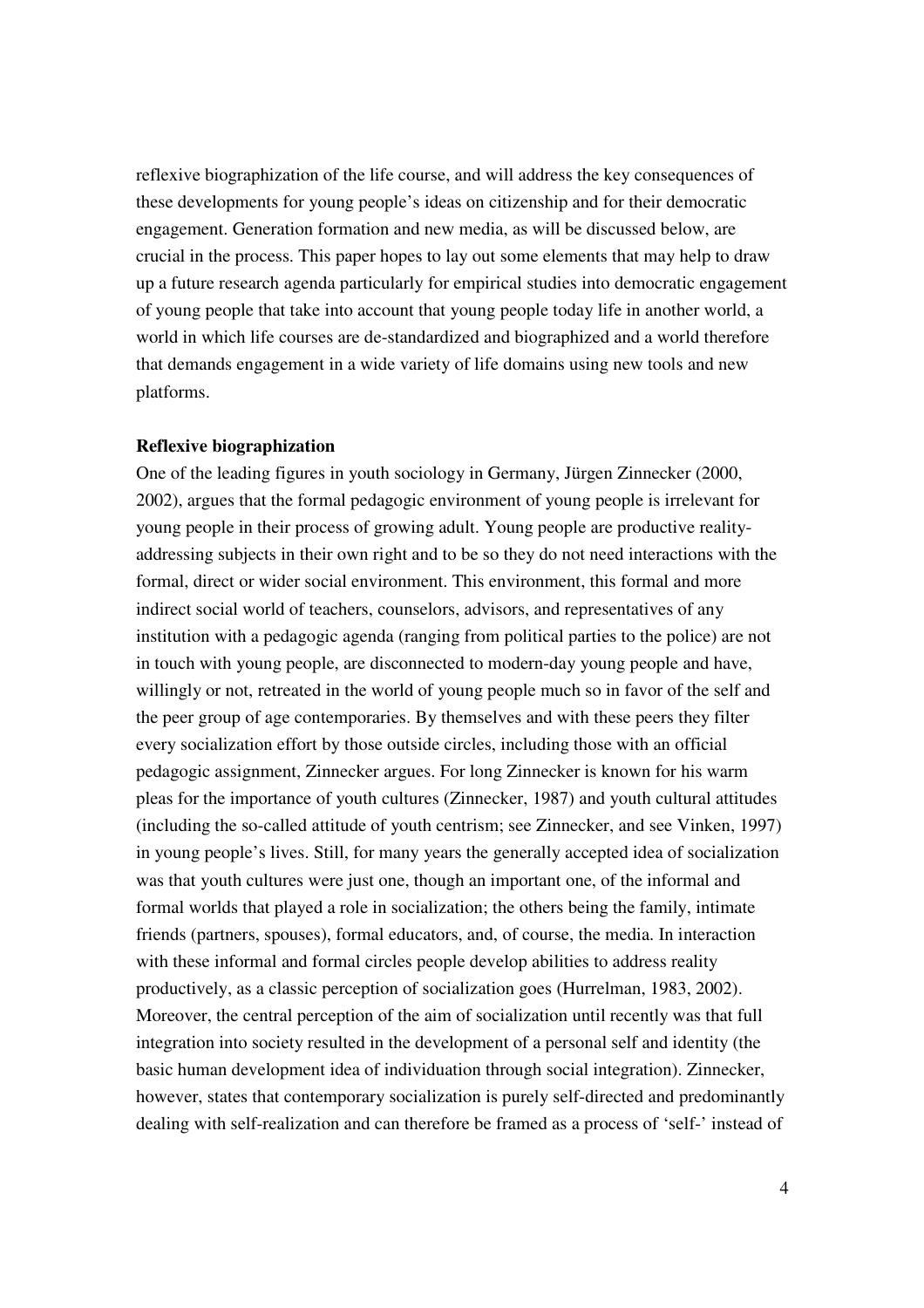'other-socialization'. Others, and if we follow Zinnecker precisely, especially others from formal circles with pedagogic agendas, are of no importance.<sup>4</sup>

Support for this subject-oriented viewpoint of socialization is provided by the emphasis another German social scientist Hermann Veith (2002) puts on the changing focus of socialization and on what he coins as the process of reflexive biographization of the life course. 5 Socialization, he argues, is no longer a matter of *Vergesellschaftung*, meaning individuation by social integration. It is reversed and can only be understood as a process of subjective option-observation by individuals imagining their own path and self-directed route to integrate in society and live the future-life they feel like living. In other words, the aim, nature, and meaning of socialization shifted from developing individuality by taking part in society to, regardless of 'real' participation, developing competences to imagine one's own future and to imagine one's personal choices from the seemingly ever growing number of options to participate in society. Reasoning from the process of individualization this shift in socialization may seem plausible. For, in individualizing societies classic institutions and their representatives seem unable, or at least highly reluctant, again, at least on the surface in their communications towards younger people, to determine, direct and control the choices young people (should) make. The emphasis is put on first developing individuality, building self-esteem and personality, discovering one's true inner self, unraveling one's own unique motives, before making definite choices and especially before making one's that pin people down on a certain irreversible trajectory. The point is not that this is not the whole story and that it denies that people are directed, determined and controlled by institutions (e.g. the school, church, family, neighborhood), undergo true-felt constraints from the real social categorizations they are part of (class, gender, education), and are dependent on previous choices they themselves and the ones they interact with have made (the so-called 'path' and 'other'-dependencies in the life course), but that people, at least in individualizing societies, are increasingly less willing to acknowledge and value these types of outside control, direction, and determination. Interpreting and legitimizing one's choices with this outside dependency perspective is what runs against the culture of individualism (Elchardus, 1999).

<sup>4</sup> Even with Zinnecker there is some room for socialization not being purely self-directed, as it are particularly formal educators who are absent (and are apparently playing the major role in 'othersocialization') and it are informal, intimate circles if not also the media as an institution (especially new media, see Vinken, 2004) still playing a role in 'self-socialization'.

 $5$  Of course, there is an abundance of critique to the notion of Zinnecker: see Vinken, 2004 for a short overview and see for the full debate *Zeitschrift für Soziologie der Erziehung und Sozialisation*, Volume 22, Issue 2.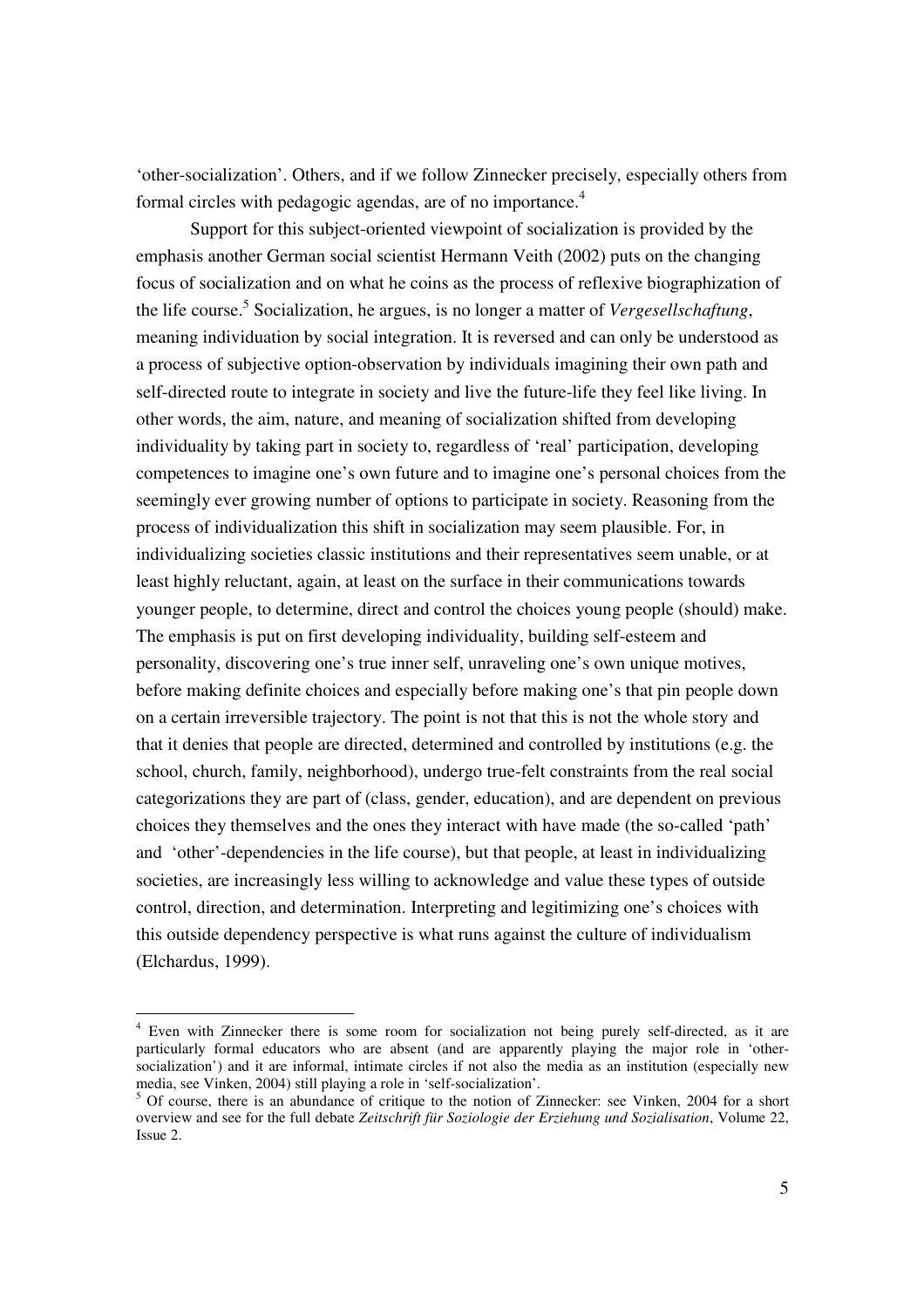Still, not explicitly acknowledging these points, Veith continues and argues that the consequence of the changing focus of socialization is that the life course undergoes what he terms a 'reflexive biographization'. People's biography, or their individual paths thru life, has become the central theme on which people focus in their life course. Again, not per se participation in society, taking up different roles in life itself, is central, but the projection of one's future biography, one's plans for one's future, the options themselves that one may or may not explore, the consequences as well of choosing any of the multitude of options, these are the themes that take up the bulk of energy people spent today. To put it in modernist dichotomous terms: in modern, late-industrial days people participated in society (got work, got married, got children, etc.) and by doing that learned to project next steps in life, became aware of the plan of life that revealed itself before their own eyes, and were confronted with the consequences of choices they made or forgot to make. This way they learn what it is they want from life (and what they rather had had from life) and what their own strong and weak points are or what their own individuality in life is. In late-modern, post-Fordist days people seem to first focus on who they are, or better, who they want to become, to focus on making a list first of both these weak and strong points, to try to predict consequences of choices they want and they not want to make, to have explored an overall plan of life, before even participating. Participation (work, marriage, parenthood and citizenship) itself is postponed, in other words, or, and I will get back to this later, participation is at best seen as a temporary 'challenge' as long as it of the type that keeps options to again other, new, yet unimagined forms of participation open.

Reflexivity, one could argue more or less in line with Beck (1994), is first of all a process of self-confrontation with the unplanned, unmanageable, unintended and therefore seems to build much more on non-knowledge (what we don't know) than on knowledge (what we know). <sup>6</sup> This differentiation is relevant for the idea of reflexivity competences. Investments in planning, organizing, evaluating and re-adjusting one's life course are likely to deal with just that part of one's history that is hardest to grasp in the first place: the unknown of one's future life course. Reflexivity competences, hence, not only include abilities or skills such as planning, evaluation or adjustment, but also the capacity to continuously monitor one's thoughts and actions, to test and retest how one is doing at any given moment and thus to look at and validate one's initial grounds and reasons for one's thoughts and actions again, to reformulate these and to change these if

 $6$  Beck (1994) much more focuses on institutional level when discussing reflexivity, not explicitly rejecting the idea that reflexivity is a process at work at other levels as well, but only giving relatively attention to these other levels (see also Giddens, 1991; Lash 1994).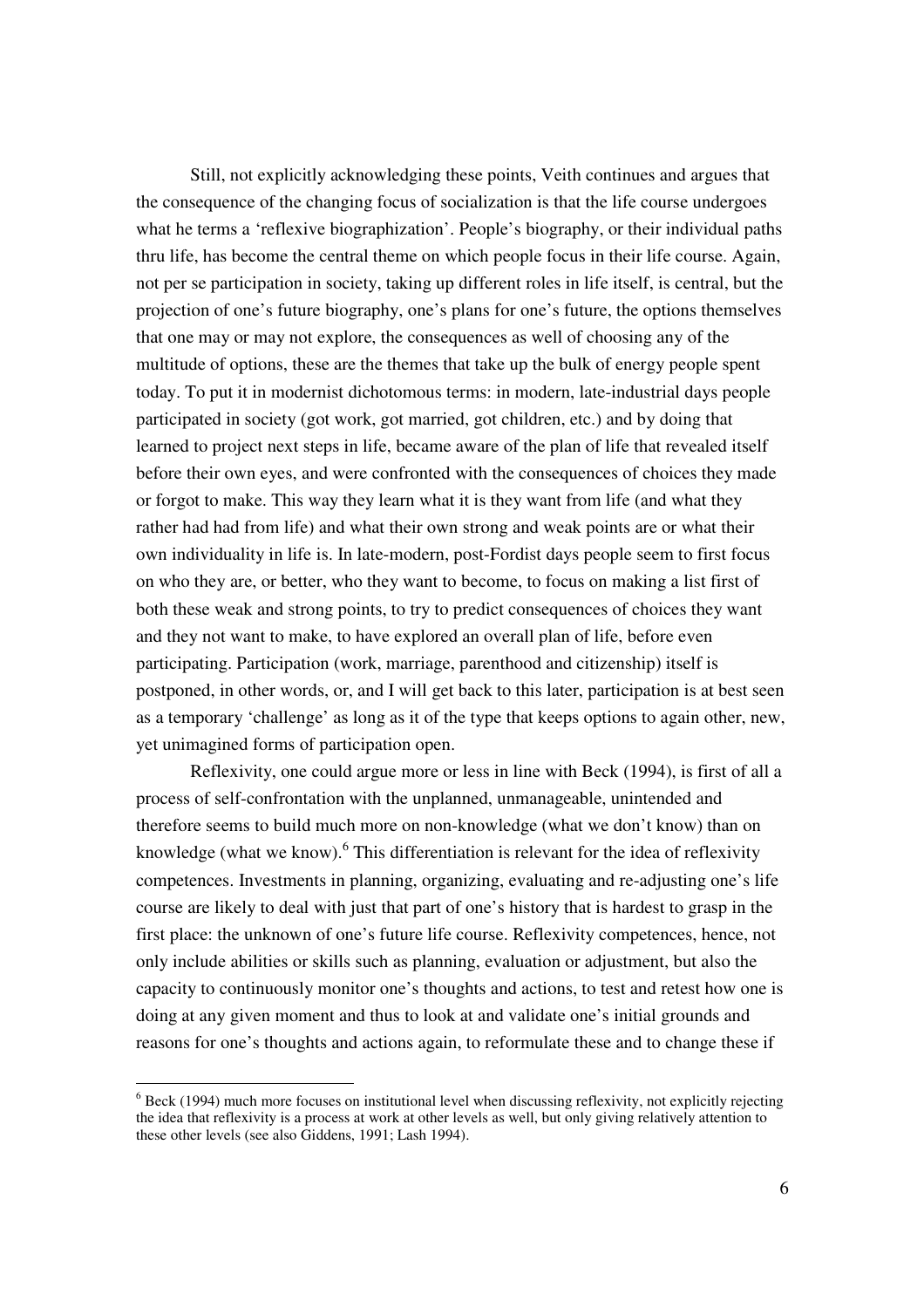necessary given new information or changed circumstances. The need, urge and ability to stay constantly in touch with one's thoughts and actions results in a knowledge creating process, but more and more so under the well-recognized condition that one's knowledge horizon will always fall short in the acknowledgement that one's life course as well as one's competences will never be definitely finalized and fully developed. Moreover, probably as is the case at the meso- and macro-levels, the basic principle of reflexivity at the individual level is self-destruction. People therefore, one can argue, should be able or at least willing to abruptly part from a given route in their biography and take on a completely new one, leaving everything behind and taking nothing with them, more or less in the fashion of the much famed and feared scorched earth military policy. The late modern life narrative is therefore more like a set of seemingly unrelated short stories of unexpected and unplanned twists and turns into an unknown if not unknowable future, than it is an account of one chain of well-designed, well-planned, logically associated and neatly stacked life events.

Reflexive biographization of the life course itself is a process resulting from forces of structure and agency.<sup>7</sup> On the one hand, people, young or old, are increasingly forced to take their lives in their own hands, are thus led in the direction of a more biographized life course, and are more and more required to develop reflexive competences. On the other hand, people, of any age but perhaps more so among young people, are seeking ways to control their own particular future by themselves, thus focusing on their own biography more and more and investing in developing reflexive competences more and more.

### **Reflexive generation**

Before linking the phenomenon of reflexive biographization to new media and democratic engagement, let me first dwell shortly on the generational perspective. This perspective in sociology builds on *reflexivity*. The reflexivity of those who, in their formative years, have experienced disruptive socio-historical events or discontinuous change in society, is central in sociological view of generations. It was Karl Mannheim (1928/1929), who first framed generations in a sociological way. It is surprising to note that present-day sociology, including youth sociology, has drifted away from his notions, that is, from the purely *sociological* notions of generations. Moreover, though the generational perspective is widely used in many value and life chance studies,

 $<sup>7</sup>$  Lash (1994: 119-135) also reflects on the balance between agency and structure and seems to bend</sup> towards the concept of structures forcing agency to be free, e.g. the labor market forcing people to be flexible workers.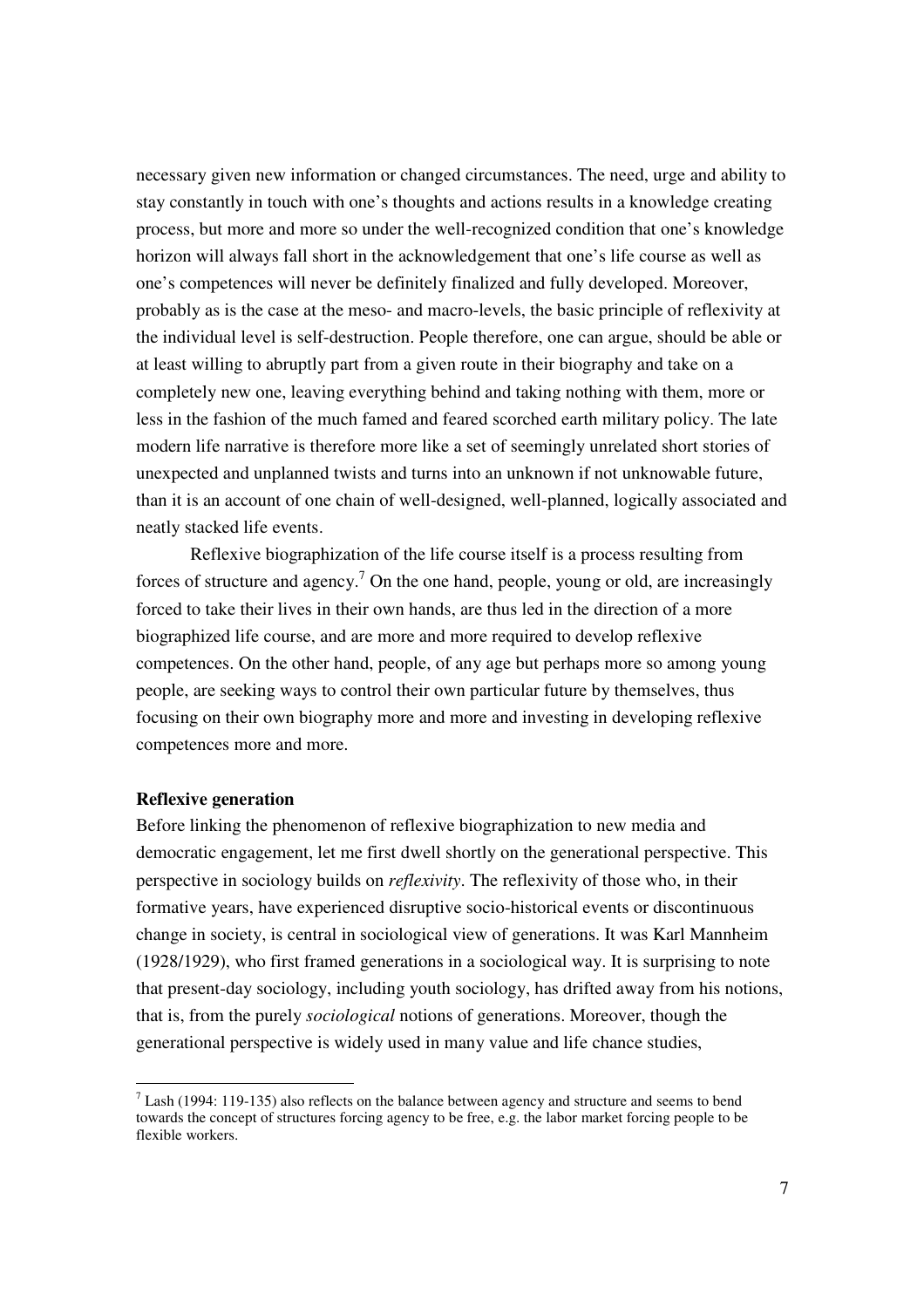methodologically the 'intergenerational' in these studies is usually analyzed by comparing different birth cohorts. A crucial sociological notion emphasized by Karl Mannheim has been lost along the way. It is the notion that a generation is not simply a numerical clustering of birth cohorts, but a group of contemporaries who share a sense of *belonging* to a generation. They share this because they experienced common societal events and circumstances that marked their formative period and that had lasting effects on their individual life courses. From a sociological perspective, birth cohorts as such are not equivalent to generations. A consciousness of the shared history and destiny is a necessary condition if a generation is to emerge, a generational consciousness that separates one generation from the others. The sociological concept of generations originally refers to individuals who think of themselves as members of a generation and who (either implicitly or explicitly) express the extent to which this sense of belonging leads to unique experiences and endeavors further on in the life course (see Diepstraten et al., 1999).

The Mannheimian conceptualization of a generation stresses that a generation is not a mere statistical birth cohort. To begin with, a generation refers to individuals who are born in the same historical period, who live in the same socio-cultural space, and are aware of sharing similar experiences in their formative years. This conceptualization presupposes that generation members subjectively identify with their generation, are linked by a common biography, have an elementary sense of a joint destiny and of being different from other generations. Generation membership assumes generation *consciousness* and a cognizance that one's generation is *distinct* from other generations. Generation membership thus depends on the subjective views of people in a particular social and historical setting. Analytically this implies that objective and subjective aspects should both be taken into account in empirical generation research. Much of the generation research aims at assessing intergenerational differences by only examining differences between birth cohorts. A *subjective comparative* approach is needed to do justice to Mannheim's theory on the origins and emergence of generations. All things considered, this means that from a sociological point of view, birth cohorts are at best generation locations but by implication do not represent an actual generation.

The biographization of the life course, including the phenomena of self-direction (the individual as the stage director of its own biography) and self-directedness (the preoccupation with one's self, the focus at self-actualization), is not taking place in a social void. Especially intimate circles and the media are believed to have impact (Zinnecker 2000, 2002). This is also what was clearly established in a career orientation study among Dutch people aged 40 years and younger (Vinken et al., 2002, 2003; Vinken, 2004). It shows that Dutch young people (aged less than 30 and compared to those aged 30 to 40)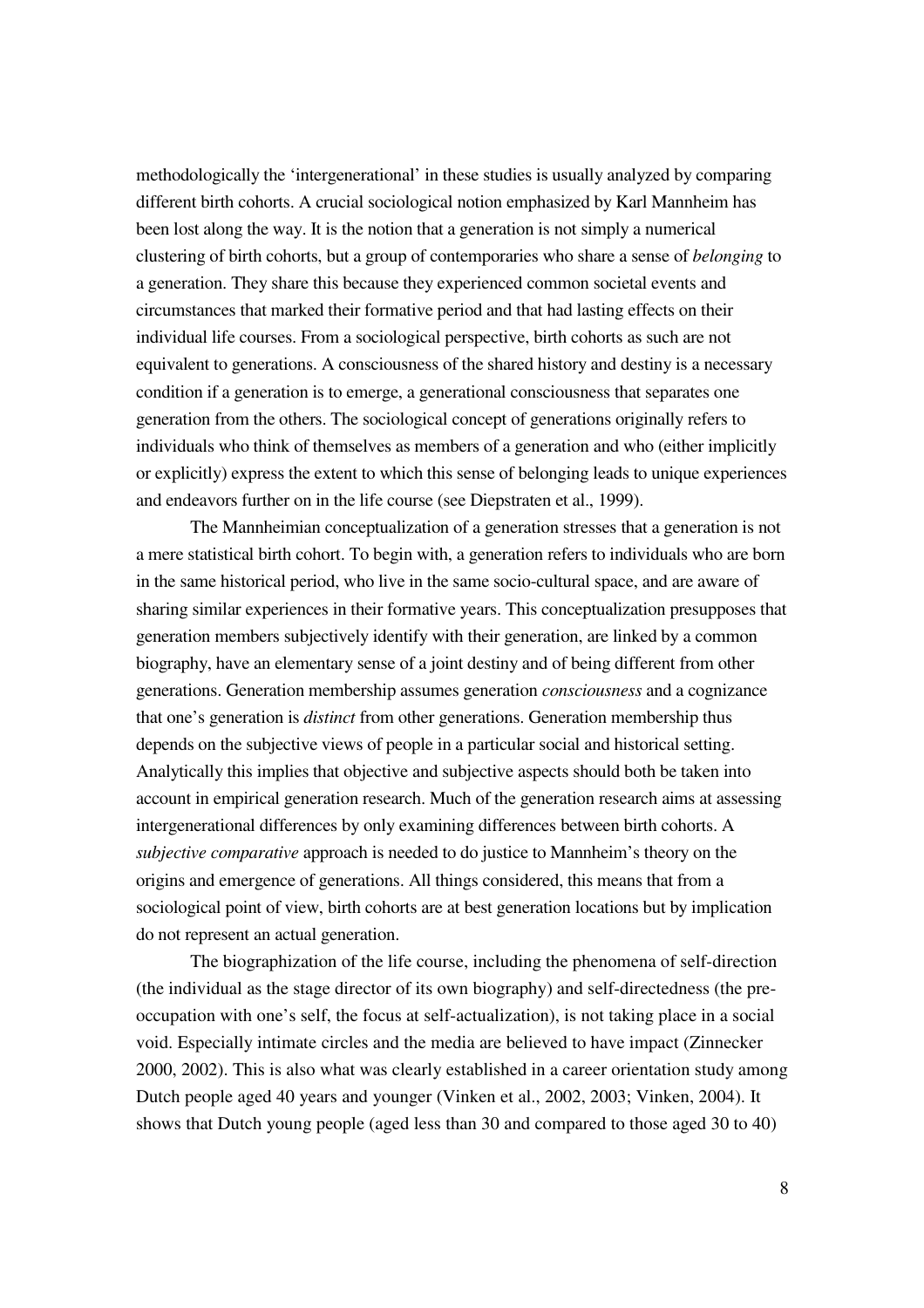are well aware of the wide range of life course options, possible transitions, and accompanying life course cultures (orientations and aspirations related to particular choices). Any type of career path, it was also found, seemed to have their support. Other than for thirty-something people, in other words, there was not a single career path for these younger people that they preferred more or preferred less: every option was fine. What was clear, instead, was their choice for a 'dynamic life course model', a model which is directed not at progress (getting ahead) or self-development (broadening one's capabilities) per se, but directed at variation, change, and continuous challenges. At the same time, at least as far as their future career life within this dynamic life course model goes, their prime supporters are people, and only people from the direct social circle of intimates (partners and spouses, and to a lesser extent parents and peers). 8 Professional educators, teachers, career consultants and others with an explicit pedagogic agenda are absolutely absent in the career life course perceptions of young people. Only with their direct confidants they evaluate, plan, negotiate, and project their life course, a life course aimed at dynamics as an end *an sich*, a type of life course, therefore in turn, promoting the continuous process of reflexivity with close associates.

This is of course as Zinnecker, mentioned above, would have predicted, at least as far as the role of the pedagogically inclined outside world for young people goes. It is also a forceful indication of what was labeled as the reflexive biographization of the life course. That young people feel like pursuing any type of career path and are predominantly favoring a life course of variation, change, challenges may serve as indications that they have a strong preference to keep as many options open as possible as well as perceive their life course and participation in general more as some sort of an adventure consisting of temporary commitments, and, more importantly, of unplanned, unpredictable, and yet uncertain but probably exciting events (Du Bois-Reymond, 1998). Of course, the rejection of outside control or even support is also in line with the reasonings related to the reflexive biographization of the life course. These young people claim to take their own control over their own life and believe to be able to deal with the challenges (and the uncertainties and difficulties) themselves, again, not completely on their own, but with their intimates and certainly not with societies' pedagogically inspired representatives. With this company they will, over the total life course, develop a common consciousness of a shared history and destiny, a history and destiny in which autonomously, but with the help of close relatives, directing the dynamics of one's

<sup>&</sup>lt;sup>8</sup> The role of partners and spouses reminds us of the large impact of interpersonal tie dependencies of life courses, life courses that are directly dependent of the life courses of the most direct intimates in people's lives, as also Mayer (2000, 2001) argues.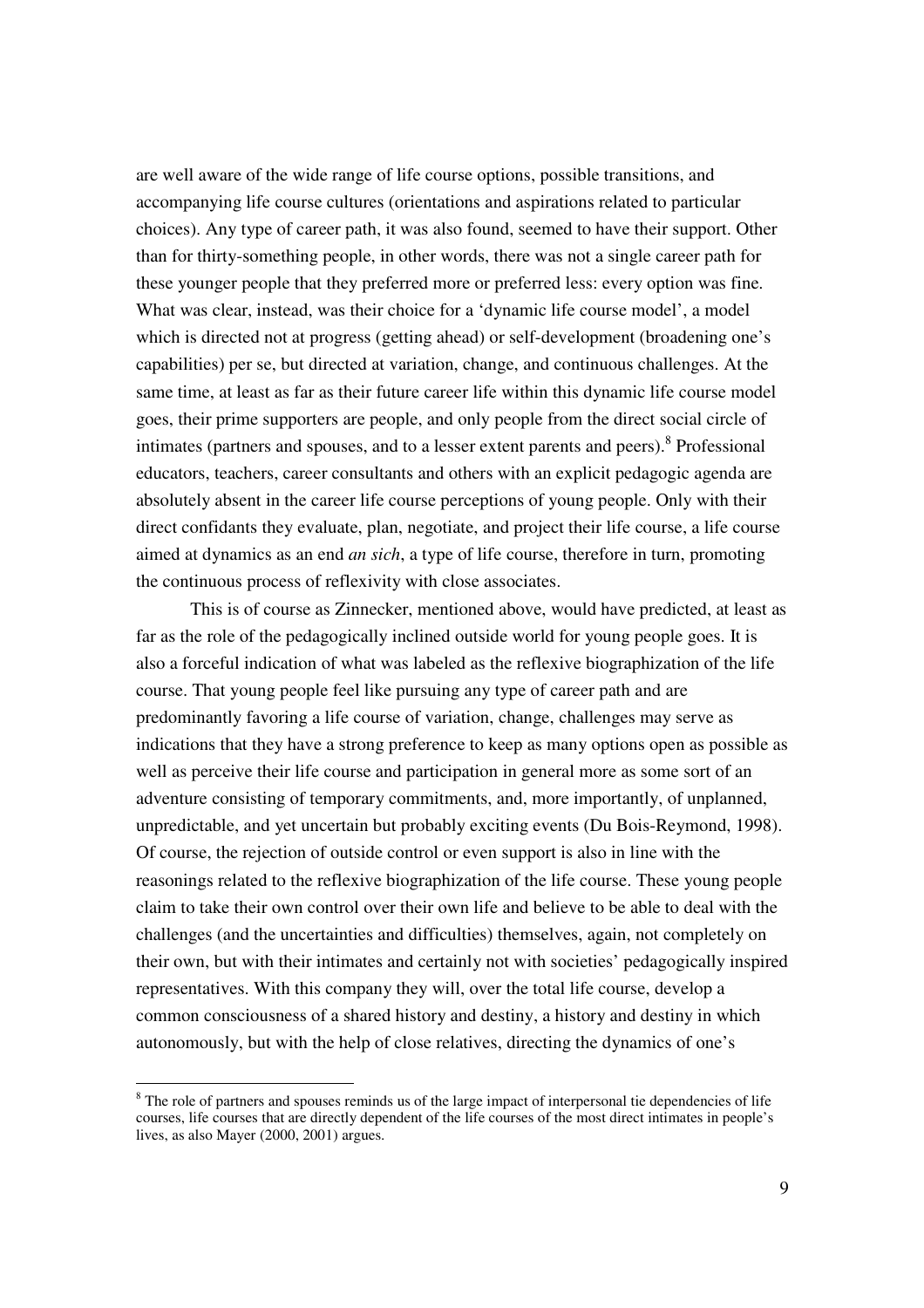biography is and persists to be the central issue. This might result in the rise of a '*reflexive generation*', not only *having* formative experiences regarding their relationship with their life course that are fundamentally different from the experiences of the previous generations, but also – and necessarily so, given the rise of the reflexive biographization of their life course – *being aware* of the distinctiveness of their formative experiences and acting according to this awareness.

#### **New media and citizenship**

Based on theoretical assertion and some indications from (Dutch) life course studies one may predict that in advanced societies, many of which have developed de-standardized life course regimes, young generations are formed that, more or less without any outside interference of pedagogically inspired institutions, engage in the imagination of a life course of continuous changes and challenges. New media, especially communication technologies such as mobile platforms and Internet platforms, are crucial in the process. There is, as I aim to show below, reason to believe that these life course changes and these new media are a powerful mix that redefines young generation's notion of citizenship and their way of learning democratic engagement. It is important to analyze these suggested relationships without disgressing in unfounded optimistic views on the blessings of the good young 'digital generation' (cf. Howe & Strauss, 2000; Tapscott, 1999) or the equally unfounded and almost malicious negative perspectives of the 'anticivic' post-babyboom generation (cf. Putnam, 2000; see for comments on both views Ester & Vinken, 2003; Vinken, 2004). The below mentioned can be seen as an attempt to do so.

In general, first of all, Zinnecker makes an important point in his assessments on self-socialization on the role of consumption and media use. Says Zinnecker (2000: 277): *"(Dass die) Instanzen des Marktes, des Konsums (…) den Kindern und Jugendlichen andere Formen der Beteiligung anbieten und auch abverlangen, als es die kleinräumignachbarschaftlichen Milieus der Erwachsenengesellschaft taten*". Through consumption and media use by young people (both children and adolescents) their traditional status of civic incapability (the idea of being a 'minor' itself) is transferred into, if not replaced by a model of equal competence of action. Especially the domains of leisure and consumption therefore promotes self-socialization, or better still in my opinion, the socialization of the self with the help of contemporaries, being Zinnecker's peers or, as have shown above, being generation co-members aware of their shared history and destiny. Using new media and more in general engaging in leisure and consumption young people are, virtual or real, perhaps fuller members of their community. In these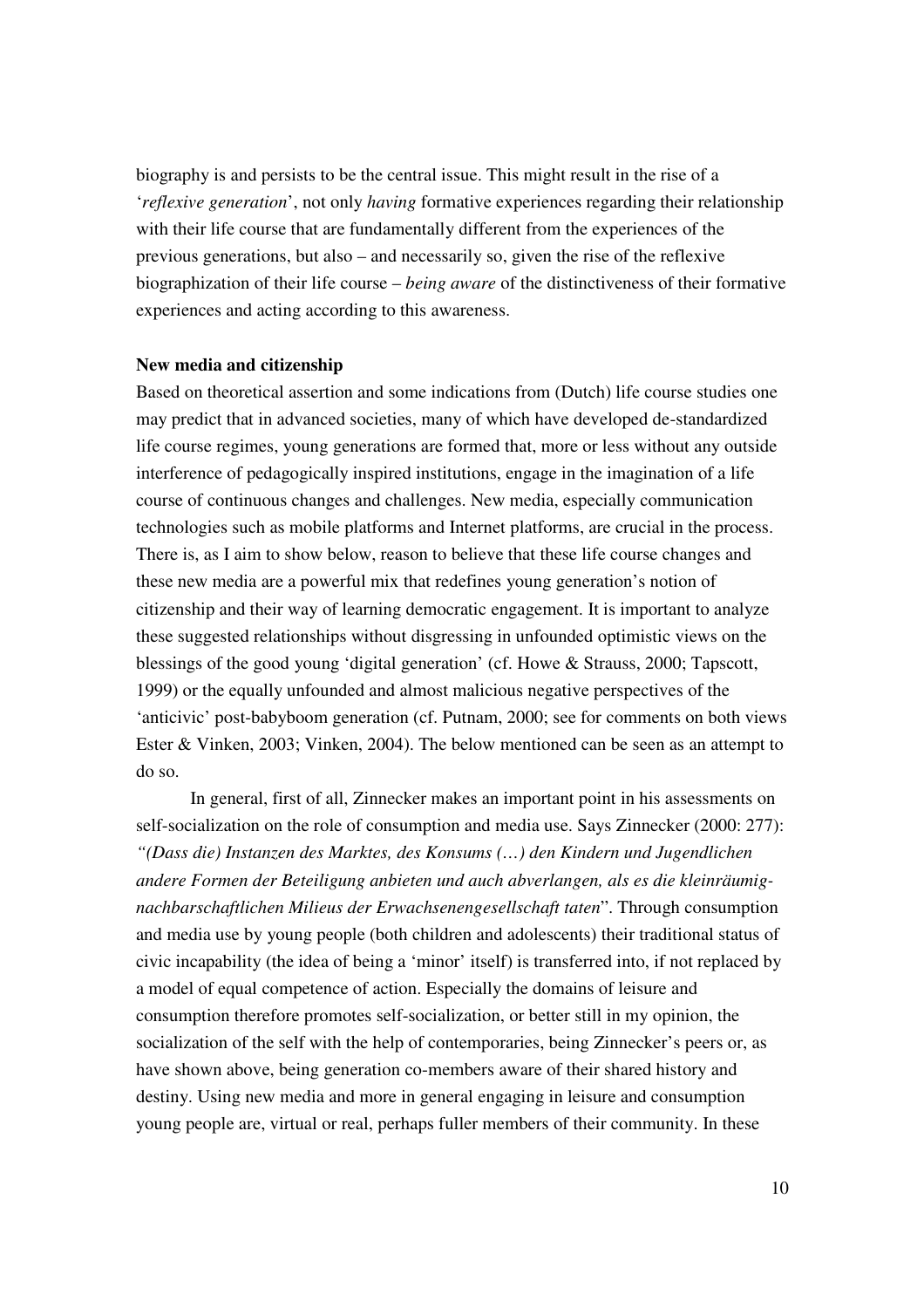domains they are no longer 'minors', but to the contrary highly admired 'experts', if not somewhat mistrusted geeks who mysteriously seem to outplay adults with their speed of adopting and playing with new technologies. More than the model of equal competence of action, as Zinnecker suggests, a model of a higher competence of action seems to apply.

This 'higher' competence is interesting in reference to concepts of citizenship. A minimal perception of citizenship (Evans, 1995) emphasizes that citizenship is gained when civil and legal status is granted. The mobile and Internet platforms on which young people are regarded more competent ignore the real-life limitations that accompany minimal citizenship. A maximal citizenship definition underlines that people define themselves as members of society. It refers to the consciousness of seeing oneself as a member of a shared democratic culture and can be said to even include questions of reflexivity and responsibility-taking. This definition of course emphasizes participatory approaches and considers ways to overcome the social disadvantages that undermine citizenship by denying full participation in society. Yet, education for citizenship usually builds on minimal citizenship requiring 'only induction into basic knowledge of institutionalized rules of rights and obligations. Maximal interpretations require education which develops critical and reflective abilities and capacities for self-determination and autonomy.' (Evans, 1995: 5). Citizenship is defined in terms of its formal aspects, such as voting for representatives and decision-making which is deferred to adults, requiring only passive participation or acknowledgement on the part of young people. Moreover, it builds on the assumption that education is preparing young people to have the skills and understandings they will need *in the future* as citizens. It tends to focus on political and civic elements in citizenship, in which 'the objectives should be to enable young people to discharge formal obligations of citizenship such as voting and compliance with laws' (Civics Expert Group, 1994:6). To the extent that it remains within this framework, citizenship education offers only a minimal interpretation of citizenship. The effect of this approach can be counterproductive:

Learning about democracy and citizenship when I was at school was a bit like reading holiday brochures in prison. Unless you were about to be let out or escape, it was quite frustrating and seemed pointless (Hannam, 2000).

Minimal citizenship education as well as many institutions perceive youths as 'deficit' (incomplete and immature) versions of adults and impose an adult-centred view of appropriate involvement in which young people have had no role in determining.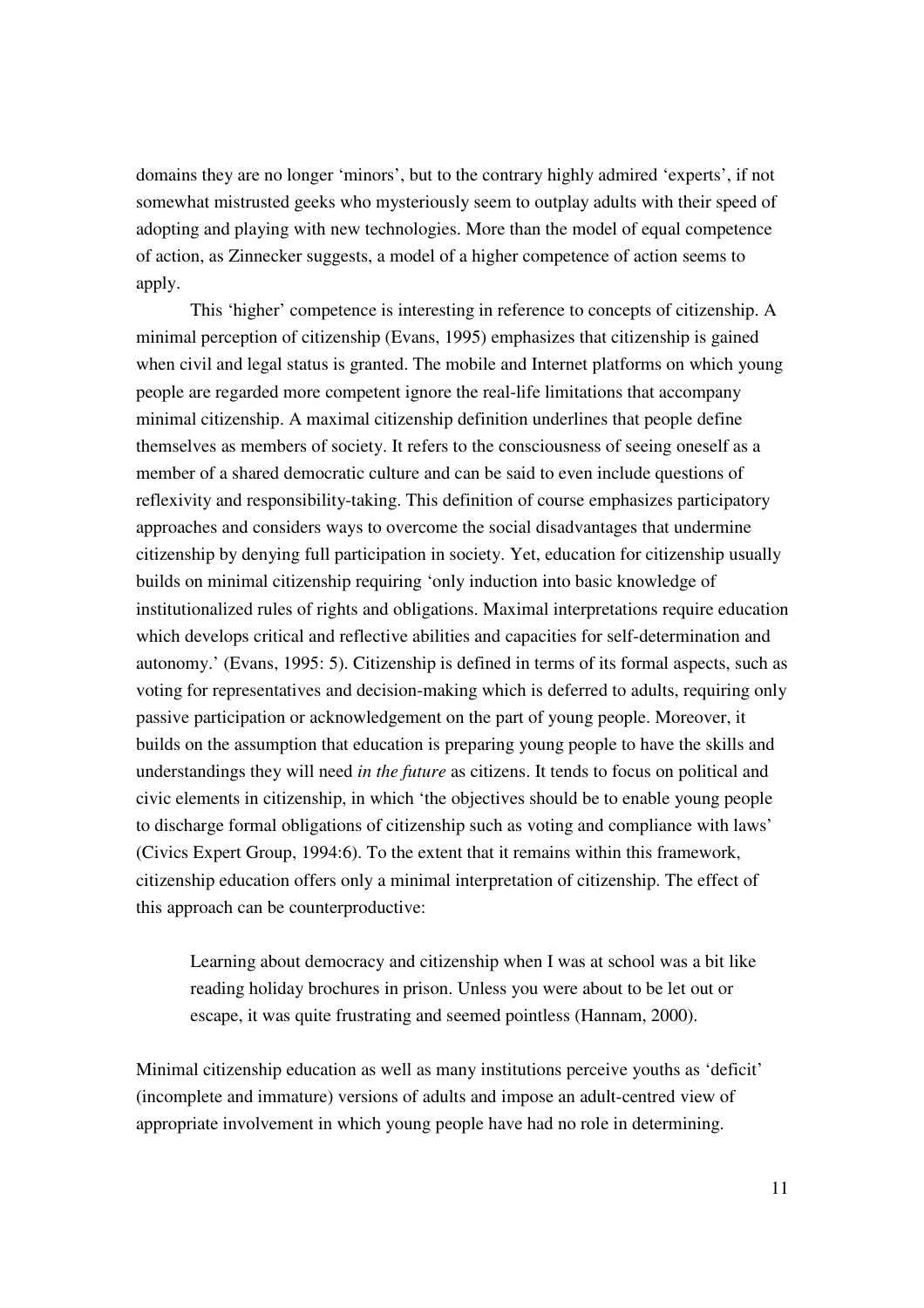Maximal definitions emphasizing the role individuals play in forming, maintaining and changing their communities perceive young generations as already valuable and valued citizens (see also Bynner et al., 1997).

The mismatch of a minimal definition of citizenship with the de-standardized and biographized life course reality of contemporary younger generations and with their engagement in new media platforms almost needs no further comment. Especially so when we refer to a broader definition of citizenship and focus at the 'public' in the sense of referring to the public cause, striving for public acknowledgement, seeking to legitimise one's actions with arguments from the public sphere, and identifying with, participating in and taking responsibility in public life. This connects citizenship to 'public' issues much in line with reputed thought on the issue of 'public discourse' stating that …public discourse must be thought of in terms broader than those of political debate alone. Its essential concern is with the collective, not necessarily in the sense of the entire society, but with the relationships among individuals, between individuals and communities, and among communities. Public discourse – or what is often referred to as the public sphere – is thus the arena of questions about the desirable in social conduct: How shall we live as a people? What do we hold as priorities? To what ends shall we allocate our time, our energy, our collective resources? Where do we locate hope? How do we envision the good? (Wuthnow, 1991: 22-23). In this processes young generations are involved as well and perhaps even more so under the reign of de-standardized and biographized life course regimes.<sup>9</sup> As stated, these regimes increasingly and continuously require them to reflect on their (future) positions in a wide range of domains in society, not only as regards education, work or family life, but also as regards citizenship and democratic engagement (as well as concerns leisure and consumption, another key domain, as is argued further below). Classic minimal definition based institutions and ditto forms of participation are not at par with this life course reality mainly because paradoxically, considering the key issue of choice for instance in the process of voting, they do not include agency. They represent a pre-determined world from which one is either excluded on legal grounds if one is too young or can follow pre-given route of participation in a voting process or a political (party) organization. Furthermore, commitment to this type of participation, usually requiring a 'long march' through these institutions (starting as a freshman-member, climbing up in the organizational hierarchy and being allowed to represent issues in these organizations after a few years, in the

<sup>9</sup> There is an interesting recent example of relating changes in the transitions to adulthood to citizenship (Thomson et al., 2004). However, the report on this qualitative study does not dwell much on young people's attitudes and behaviors referring to issues of the pubic cause and does not provide information on the role of new media in the process.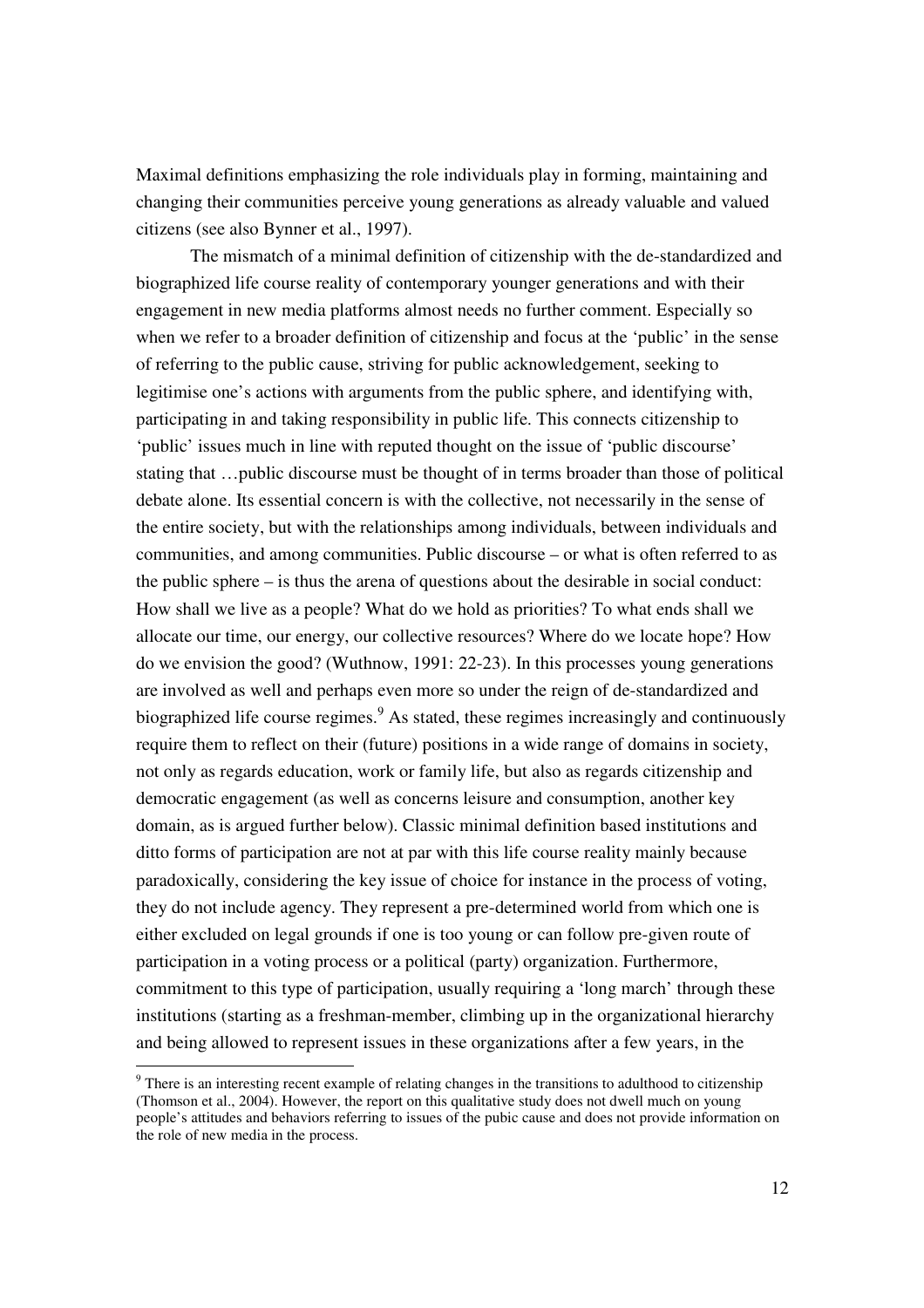process aligning with party strategies at the expense of individual identity, etc.) is, to put it mildly, most probably only weakly experienced as a form of action that allows for change and challenges. Non-organizational engagement, in other words, is more likely to be preferred and especially engagement that allows one for changeable and challenging commitments. The mobile and Internet platforms, one may argue, may well provide these types of commitment.<sup>10</sup>

Scholarly literature on the Internet seems to suggest that at least Internet may serve this role as it has strong ties to the basic cultural, social, and political characteristics of contemporary society (see Ester & Vinken, 2003). The Internet emerges from these characteristics of today's society as well as strongly contributes to them. *Culturally*, today's society provides space for autonomous construction of meaning and builds on individuals who functions within multiple cultures. The Internet is a constitutive force as it precisely adds to these features. It allows for the creation of multiple identities and symbolization of selves in a setting where no culture is dominant. In which, in other words, the individual can imagine a future of a continuously changeable and challenged self. *Socially*, contemporary society and its permeable institutions allows and demands people to develop partial commitments, establish 'weak tie' relationships and to combine diverse sets of social identities and roles based on shared interests more than on social categorizations. The Internet, in turn, is the space that promotes and pressures people to connect and disconnect relationships at high speed, to experience heterogeneity in these relationships, and indulge in supportive environments and communities without social burdens or inhibiting social cues. In other words, it allows the individual to engage in relationships and community life without running the risk of making irreversible commitments; commitments that would impede on the desired openness and changeability of one's life course. *Politically*, present-day society confronts the citizen with a wide variety of agencies and organizations (political movements, parties, and interest groups) each with divergent repertoires of action and political expression, and each targeted to influence a diversified set of political actors. Internet, in turn, offers the alternative avenues of engagement. It may function as a public sphere, as a tool for boosting real life politics, as well as a new reality in itself. The Internet is, as argued, probably functioning more as an alternative reality, benefiting non-mainstream political actors, when political culture is less open for alternative political views. Therefore, the Internet can function as the ultimate alternative route to democratic engagement

 $10$  One must be aware that good internationally comparative data is lacking. There are no international projects that address the importance of Internet for younger generations' engagement, at least no projects that rise above the level of anecdote, case studies, and presentations of 'travelers tales'. Evidence on the rise of alternative forms of engagement is scattered and highly underdeveloped.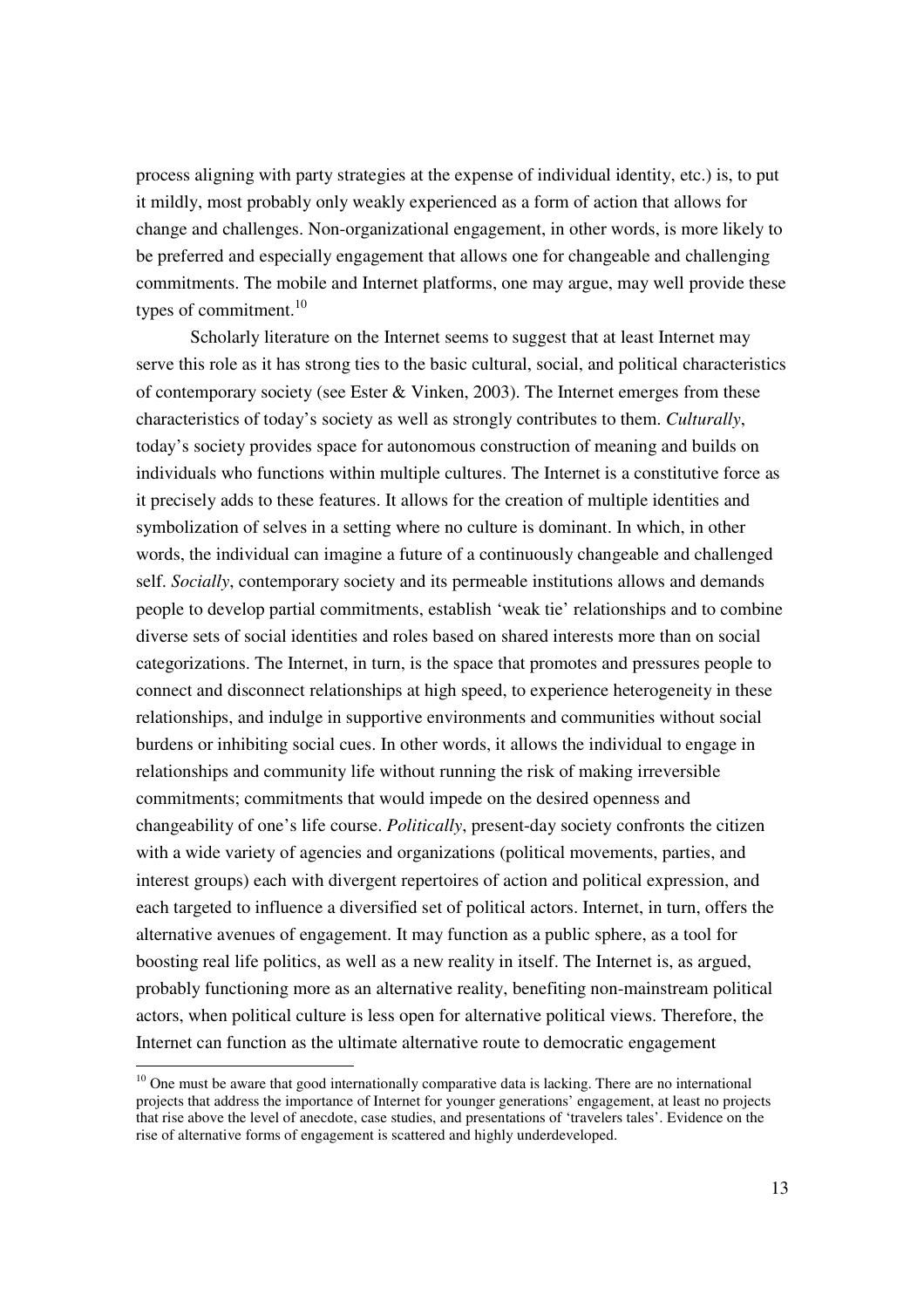especially in those societies that are less inclusive as regards participation of specific groups in society's decision-making platforms (young people, women, gays, ethnic minorities, etc.).<sup>11</sup>

This not only goes for the involvement in Internet, but also for other types of activities. Small-scale qualitative studies suggest that shared consumer interests, shared fashions, shared musical tastes, etc., instead of for instance involvement in traditional political or ideological interest groups, create the strongest sense of collectivity and are the ultimate factor of sociality for younger generations (Willis, 1990; see also Laermans, 1993). In sociology we know relatively little about the civic dimensions of leisure and consumption activities. Consumer and shopping activities, activities that take up a large part of the time spent by younger generations, can have the same civic result as Internet use: yield new forms of solidarity, community life, and involvement in the common good. Most notable is politically inspired consumerism: buying ecologically, politically and socially well-produced goods and boycotting goods with the contrary traits.<sup>12</sup> Through these consumer channels people build trust, share collective interests, and more directly hope to solve common (public) problems. Sports activities and cultural activities (e.g., music-making, -buying, and -listening) may have similar value. In these forms of participation strong civic links between people are created, in many cases aimed at deliberately criticizing and contesting existing disengagement and political balances in society (De Léséleuc et al., 2002). Many of these activities aim to build a new community identity, a new 'among their own', as well as alternative routes to establish solidarity, community life and involvement in the common good. Leisure and consumption activities may have become the main playing field for expressions of political voices, for the driving forces of new senses of belonging to society, and promotion of social connectedness.

Moreover, it can be argued, partly based on French studies at hand, that there is a strong generational dimension to this issue. Even when only smaller groups of young people engage in these types of activities, these activities might well point to a transition away from the 'biography' of citizenship that was 'normal' for the older generation, one

 $11$  Of course the Internet as well as the mobile phone are used for many other things, things that in popularity easily outnumber 'political' use. The issue here is not that overall (across all nations) the Internet fails to include those who do not involve in political-as-is and thus that it does not impact overall patterns of political engagement (Dahlgren, 2001). The issue is that it is likely that it is an alternative for those of the younger generation (as well as of other groups) who might consider involving in politics in real-life (the higher educated segments therefore), but who find the Internet a platform that serves their purposes better than real-life political engagement. See below for arguments from the perspective of life courses and

generations.<br><sup>12</sup> See e.g. the Mecca Cola alternative to Coca Cola. With buying this cola one contributes to the Palestine cause. An example of *drinking politics* ("buvez engagé!"). See: http://www.mecca-cola.com/en/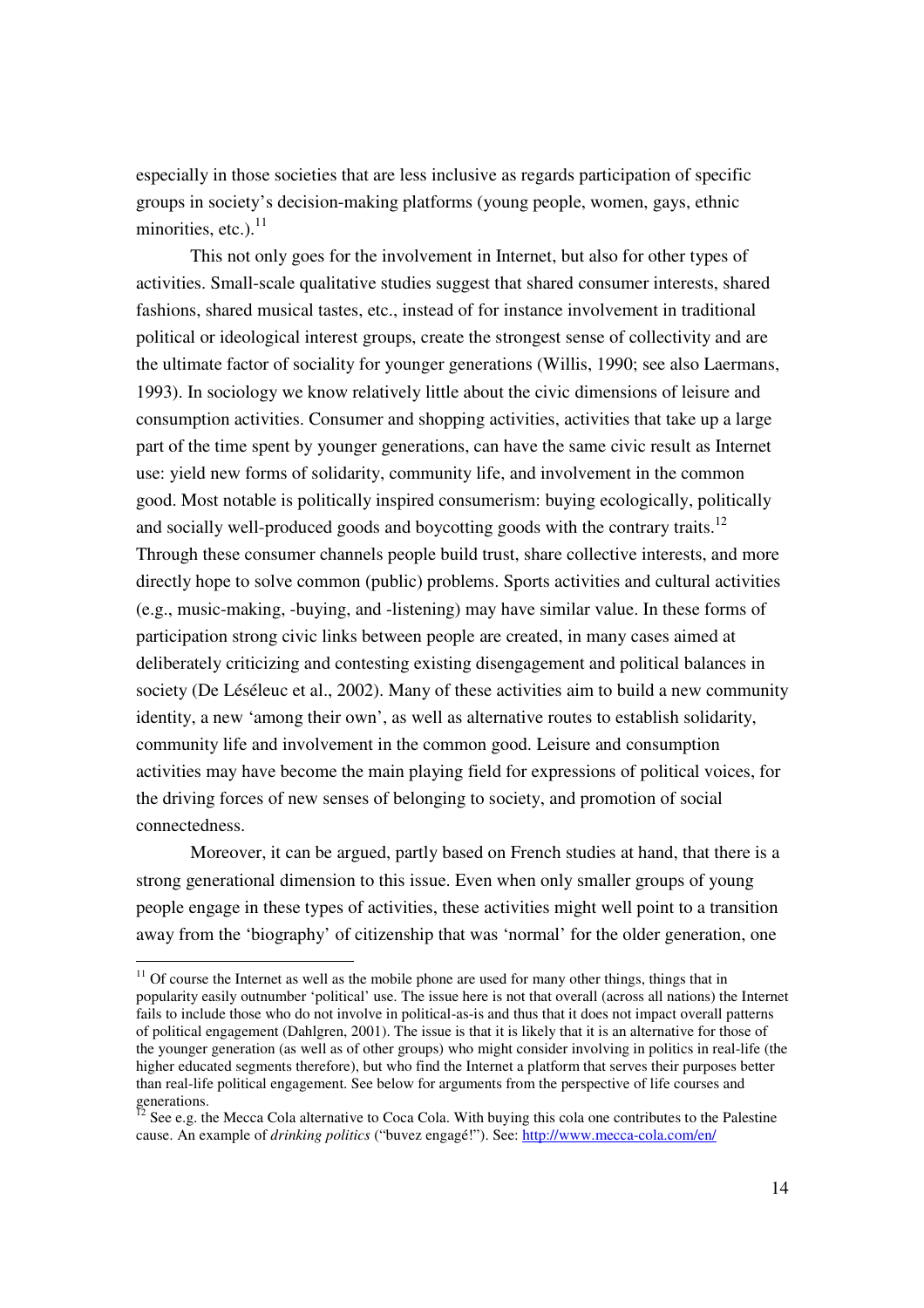that needed stable identities, strong-tie relationships, and life-long commitments in formal institutions, associations, and established political homes. In France, but perhaps also in many other advanced societies we witness a rise of insider-outsider polarizations of generations (Chauvel, 2002; Diepstraten, et al., 1999). Many institutions in these countries are led by a homogeneous group of Baby Boomers (roughly, born before 1955) not involved in securing issues that are important for younger generations. Young generations in France face great difficulties in participating in decision-making, acquiring political know how, and attaining abilities to take part in the collective bargaining of collective choices. Moreover, decisions are made and planned by these institutions that have long-term negative effects for the younger generation, that seriously contrast with the comfortable, affluent and high-opportunity past of the Baby Boomers and that do not affect the (shorter) future of Baby Boomers (especially as concerns demands for lifelong learning, employability at the work place, individualization of social security, and slacking investments in provisions to combine work and family life). In France (Chauvel, 2002) here is an exceptional risk of 'dyssocialization': a growing gap between participative aspirations and the real social conditions among the younger generation provoking disappointment, disinterest and anomie. The values transmitted by the 1960s generation on the benefits of participation, on the importance of self-development, on engineering your own life and planning your future conflict fundamentally with the practice of being denied access to participative society, the practice of the crumbling of the welfare system and the realities of the educational system and labour market. In times of economic affluence this might not seem an overt problem; in times of economic decline – as we are experiencing in many societies at the moment – this problem of dyssocialization becomes pressing. The search by young people for other ways to convey political voices and to express their engagement therefore seems not only a matter of 'choice' that aligns with modernity's need to 'keep all options open', it also seems a matter of generational exclusion from institutions that do not open-up to youths. Also because of these developments young generations may turn to mobile and Internet platforms to engage in democracy.

Leisure and consumption and with it the world of new media, finally, may well be the true playing fields of modern citizenship for the youngest generations, perhaps especially so for younger generations in particular advanced societies. Some indirect proof can be found in our generational analyses of the longitudinal and cross-cultural dataset of the *European Values Survey* (Dekker et al., 2003). Especially in France and Germany we found that after a rise in participation in organized leisure life in the 1980s the level of participation dropped in the 1990s. Among the youngest German generation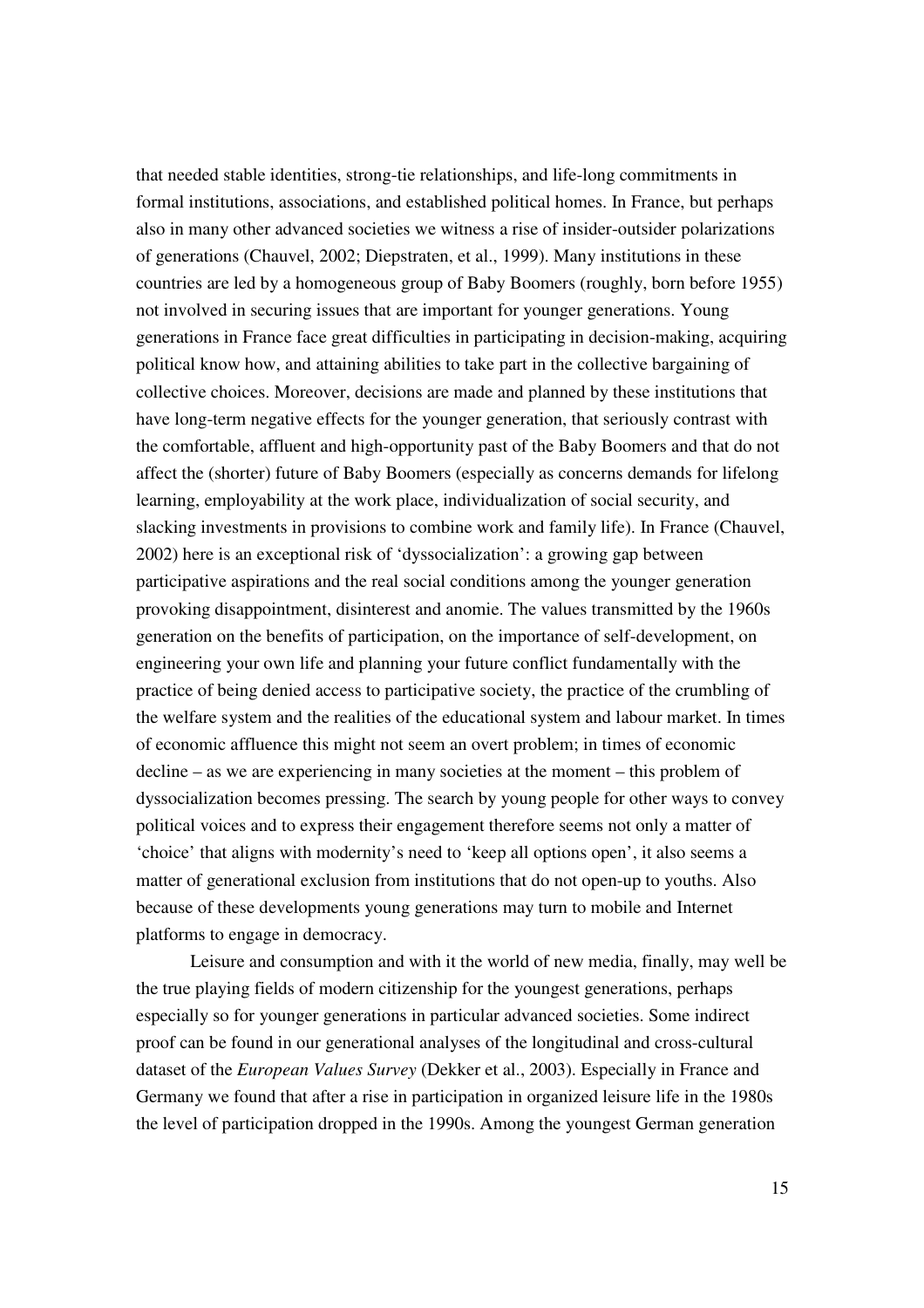the drop was quite strong. In many other European nations there was a steady increase. Perhaps the German young generation in particular is prototypical for a generation that seeks leisure life outside organized realms and that can be enjoyed individually outside formal settings. Leisure participation according to Putnam (2000) is believed to boost social trust and in the end democratic engagement. This is also what we found. However we found a result that Putnam did not expect. In Europe the younger and not the older generation (as is the case in the US) participating in organizations is more inclined to trust others, regardless of the period we are looking at (the early 1980s and 1990s and the late 1990s). At the end of the 1990s political discussions are only higher among baby boomers who participate in leisure organizations. The youngest generation has a high level of this type of discussions regardless of participation. This especially goes for the early 1980s period when their formative experiences coincide with strong upheaval in European societies (the no future atmosphere of threatening ecological disasters, nuclear war, mass unemployment and crumbling welfare states). The baby boom generation, finally, is more involved in political action of the once unconventional but by now mainstream type (demonstrations, signing petitions, etc.). Taken together with the heightened political discussions among their formally organized contemporaries one can make the preliminary case that especially people who were young in the 1960s are the one's targeted in studies on democratic engagement. Members of young generations who have had their major formative experiences in the late 1980s and 1990s, might well have chosen types of political engagement and platforms of this engagement – e.g. by using Internet-based strategies - that are not tapped with the classic political science indicators. It is time to thoroughly investigate these alternative types and platforms of engagements and in doing so to especially take account of the sociological reality of the destandardized and biographized life course that in advanced societies may very well serve as the basis for contemporary generation formation among today's younger cohorts which, in turn, changes the face of democratic engagement of this future adult generation.

#### **References**

- Beck, U. (1994). The reinvention of politics. Towards a theory of reflexive modernization. In U. Beck, A. Giddens & S. Lash (1994). *Reflexive modernization. Politics, tradition and aesthetics in the modern social order* (Pp 1-55). Cambridge: Polity Press.
- Bois-Reymond, M. du (1998). 'I don't want to commit myself yet'. Young people's life concepts. *Journal of Youth Studies*, 1, 1, 63-79.
- Bynner, J., L. Chisholm & A. Furlong (Eds.) (1997). Youth, citizenship and social change in a European context. Aldershot: Ashgate.
- Chauvel, L. (2002). Le destin des générations. Structure sociale et cohorts en France au XXe siècle. Paris: Presses universitaires de France.
- Civics Expert Group (1994). *Whereas the people. Report of the Civics Expert Group*. Canberra: AGPS.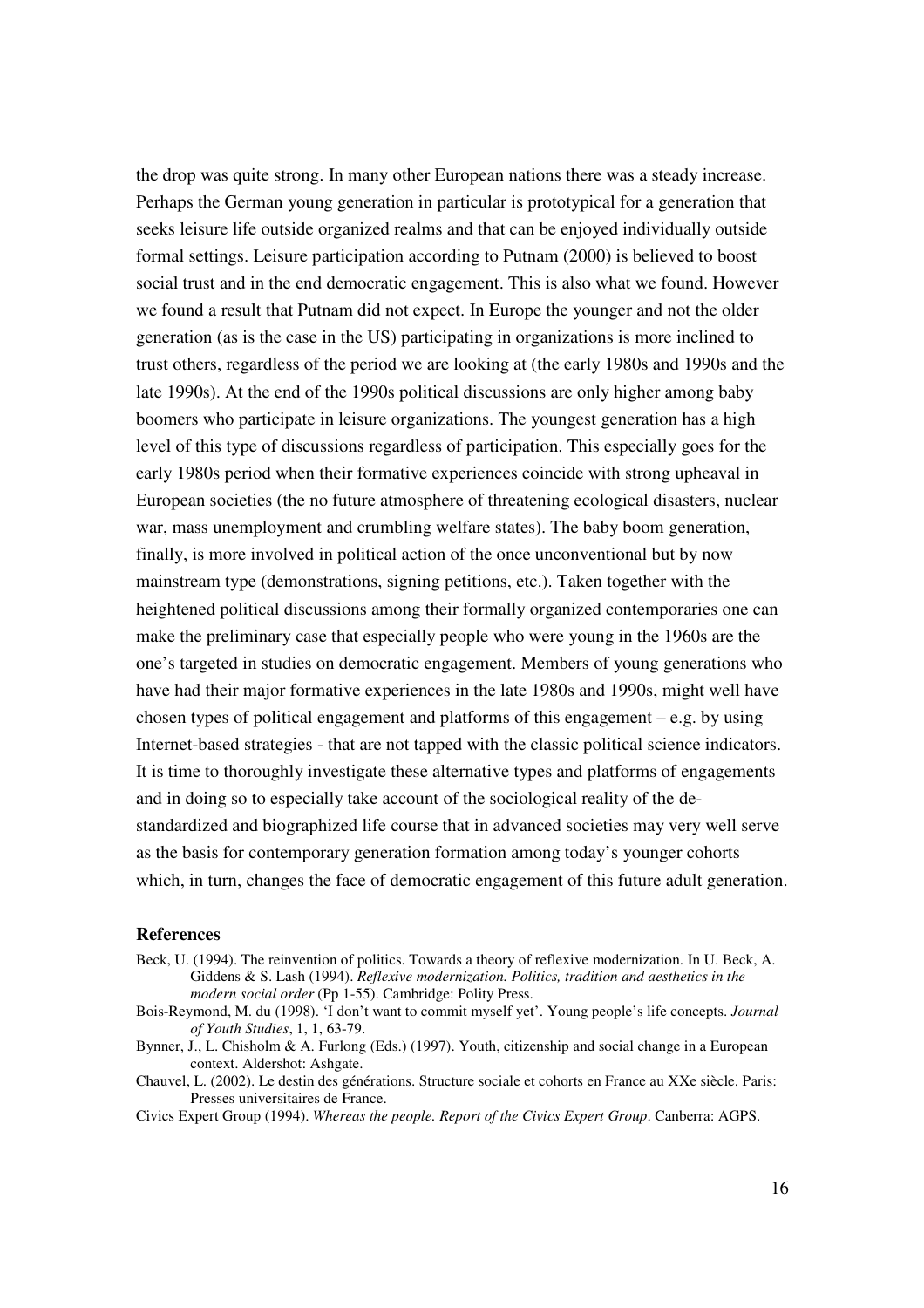- Dahlgren, P. (2001). The public sphere and the Net. Structure, space, and communication. In W.L. Bennett & R.M. Entman (Eds.), *Mediated Politics*. Cambridge: Cambridge University Press.
- Dekker, P., P. Ester & H. Vinken (2003). Civil society, social trust and democratic involvement. In W. Arts. J. Hagenaars & L. Halman (Eds.), *The cultural diversity of European unity. Explanations, findings and reflections from the European Values Study* (Pp 217-253). Leiden & Boston: Brill
- Diepstraten, I. (forthcoming). *Een nieuwe generatie leerders? Betekenisgeving aan leren in de biografie van jong-volwassenen.* [A new generation learners? Giving meaning to learning in the biography of young adults.] Leiden University, the Netherlands: PhD-thesis.
- Diepstraten, I., P. Ester & H. Vinken (1999). Talkin' 'bout my generation. Ego and alter images of generations in the Netherlands. *Netherlands' Journal of Social Sciences*, 35, 2, 91-109.
- Elchardus, M. (Ed.) (1999). *Zonder maskers*. Een actueel portret van jongeren en hun leraren. [Without masks. A current portrait of young people and their teachers.] Gent: Globe.
- Elder, G.H. (1998). The life course and human development. In R.M. Lerner et al. (Eds.), Handbook of child psychology, Volume 1: Theoretical models of human development (Pp. 939-991). New York: Wiley
- Emirbayer, M. & A. Mische (1998). What is Agency? American Journal of Sociology, 103, 4, 962-1023.
- Ester, P. & H. Vinken (2000). *Van later zorg*. *Verwachtingen van Nederlanders over ontwikkelingen op het terrein van arbeid, zorg en vrijetijd in de 21ste eeuw. Het OSA Toekomst van de Arbeid Survey.* [Of later concern. Expectations of Dutch people about developments in the domains of work, care, and leisure in the 21<sup>st</sup> century. The OSA Future of Work Survey.] Tilburg: OSA
- Ester, P. & H. Vinken (2001). *Een dubbel vooruitzicht*. *Doembeelden en droombeelden van arbeid, zorg, vrijetijd in de 21e eeuw.* [A double focus. Gloomy and dreamy perspectives on work, care, and leisure in the 21<sup>st</sup> century.] Bussum: Uitgeverij Countinho.
- Ester, P. & H. Vinken (2003). Debating civil society. On the fear for civic decline and hope for the Internet alternative. *International Sociology*, 18, 4, 659-680.
- Evans, K. (1995). Competence and citizenship. Towards a complementary model. British Journal of Education and Work, Autumn.
- Fuchs, W. (1983). Jugendliche Statuspassage oder individualisierte Jugendbiographie? In: Soziale Welt, 34, 341-371.
- Furlong, A. & Cartmel, F. (1997). Young people and social change. Buckingham: Open University Press.
- Giddens, A. (1991)Modernity and self-identity. Self and society in the late modern age. Stanford, CA: Stanford University Press.
- Hannam, D. (2000). A democratic response. Lecture at Forsokgymnaset, Oslo, Norway. Website: www.forsok.vgs.no/Hannam.htm (Accessed in 2000; checked July 26, 2004).
- Heinz, W.R. & V.W. Marshall (Eds.) (2003). *Social dynamics of the life course. Transitions, institutions, and interrelations.* New York: Aldine de Gruyter.
- Held, Th. (1986). *Institutionalization and deinstitutionalization of the life course.* Human Development, 29, 157-162.
- Howe, N. & W. Strauss (2000). *Millennials rising*. The next great generation. New York: Vintage Books.
- Hurrelmann. K. (1983). Das Modell des produktive realitätsverarbeitenden Subjekts in der Sozialisationsforschung. *Zeitschrift für Sozialisationsforschung und Erziehungssoziologie*, 3, 91- 103.
- Hurrelmann, K. (2002). Selbstsozialisation oder Selbstorganisation? Ein sympathisierender, aber kritischen Kommentar. *Zeitschrift für Soziologie der Erziehung und Sozialisation*, 22, 2, 155-166.
- Kalmijn, M. (2002). Sociologische analyse van levensloopeffecten. Een overzicht van economische, sociale en culturele gevolgen. [Sociological analysis of life course effects. An overview of economic, social, and cultural consequences.] *Bevolking en Gezin*, 31, 3, 3-46.
- Kohli, M. (1985). *Die institutionalisierung des lebenslaufs.* In: Kölner Zeitschrift für Soziologie und Sozialpsychologie, jrg. 37, 1-29.
- Laermans, R. (1993). Bringing the consumer back in. *Theory, Culture & Society*, 10, 153-161.
- Lash, S. (1994). Reflexivity and its doubles. Structure, aesthetics, community. In U. Beck, A. Giddens & S. Lash (1994). *Reflexive modernization. Politics, tradition and aesthetics in the modern social order* (110-173). Cambridge: Polity Press.
- Léséleuc, E. de, J. Gleyse & A. Marcellini (2002), The practice of sports as political expression? Rock climbing at Claret, France, *International Sociology*, 17, 1, 73-90.